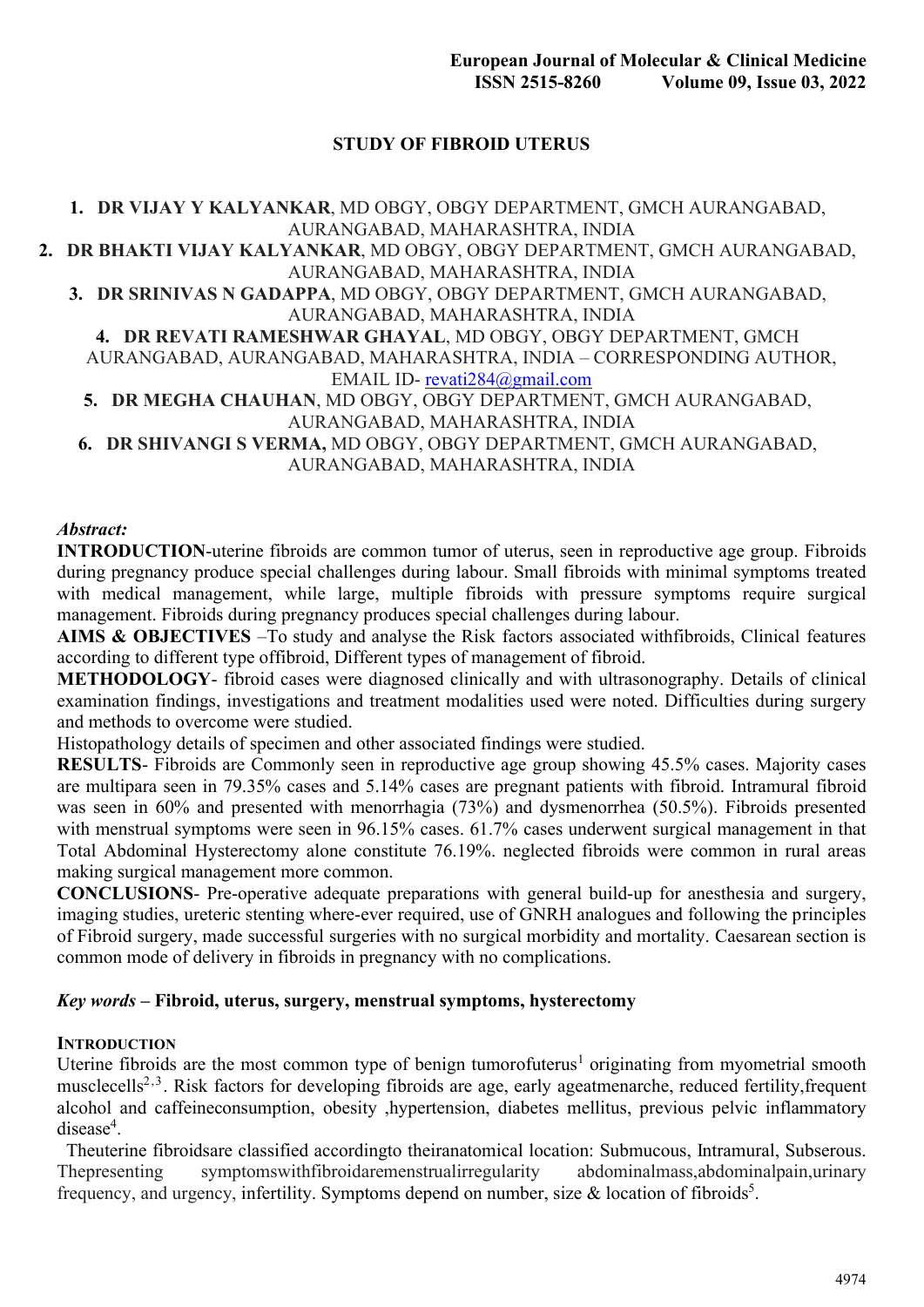Fibroidsundergotypesof degenerationashyaline, cystic,myxoid, atrophic, reddegenerationanddystrophic calcification.

Ultrasonography is the initial screening tool, while MRI or CT scan used for detail study.

Medical management used are NSAIDS, mefenamic acid, progesterone, Selective progesterone receptors modulators, Gonadotropin Releasing Hormone agonist, Gonadotropin releasing hormone antagonist and aromatase inhibitors.

In cases with large fibroids, long term cases with severe symptoms surgical interventions are used<sup>6,7,8</sup> like myomectomy, polypectomy, laparoscopically assisted vaginal hysterectomy, total laparoscopic hysterectomy, non-descent vaginal hysterectomy and total abdominal hysterectomy.

Fibroid increases in size & become more vascular in pregnancy and associated with an increased rate of spontaneous miscarriage, preterm labour, placenta abruption, malpresentation, labour dystocia, caesarean delivery, and postpartum hemorrhage.

Fibroids significantly affect quality of life<sup>9</sup>. Of all Hysterectomies done, 50% are done for Fibroids. Hence, it becomes important to study in detail regarding fibroids, so this study is being conducted.

# **Aims & Objectives**

Tostudyandanalyse

- I. The Risk factors associated withfibroids
- II. Clinical features according to type offibroid
- III. Different types of management of fibroid.

## **Materials and Methods**

A prospective observational study was conducted after Institutional ethical committee clearance at our tertiary care center from October 2018- October 2020 among all cases of fibroid admitted at our tertiary care hospital till discharge. On admission, detailed history, clinical examination, and investigations, medical methods used were recorded in CRF form. Medical management is given in eligible cases, which if failed treated surgically. Criteria for surgical management-

- ∑ Size of uterus >12 weeks of pregnant uterus
- ∑ Symptomatic fibroids
- Failure to respond to medical therapy
- Pressure symptoms due to fibroid
- Rapidly growing fibroid
- Pedunculated subserosal fibroid prone to torsion
- Renal scan or pyelographic evidence of ureteric compression

At laparotomy, the size of uterus, number and situation of fibroids, and condition of tubes and ovaries, operative difficulty, preoperative measures to reduce complications, intraoperative and postoperative complications were noted.

Postoperatively specimen was sent for histopathological examination to confirm the lesions, degenerative changes, associated endometrial pattern and for changes in the ovaries, tubes, and cervix.

The data was compiled in master chart that is in MS EXCEL sheet and Statistical analysis was done by using SPSS (version 20) i.e., statistical package for social sciences for windows and data was presented as percentages and visual impression like pie diagram, bar diagram etc.

Inclusion Criteria: Allwomen diagnosed withfibroid (pregnant & nonpregnant cases) admittedfortreatmentoffibroidatour tertiary carecenter.

Exclusion Criteria: Indoor Patients whohadnotgiven consentto beexcludedfrom study.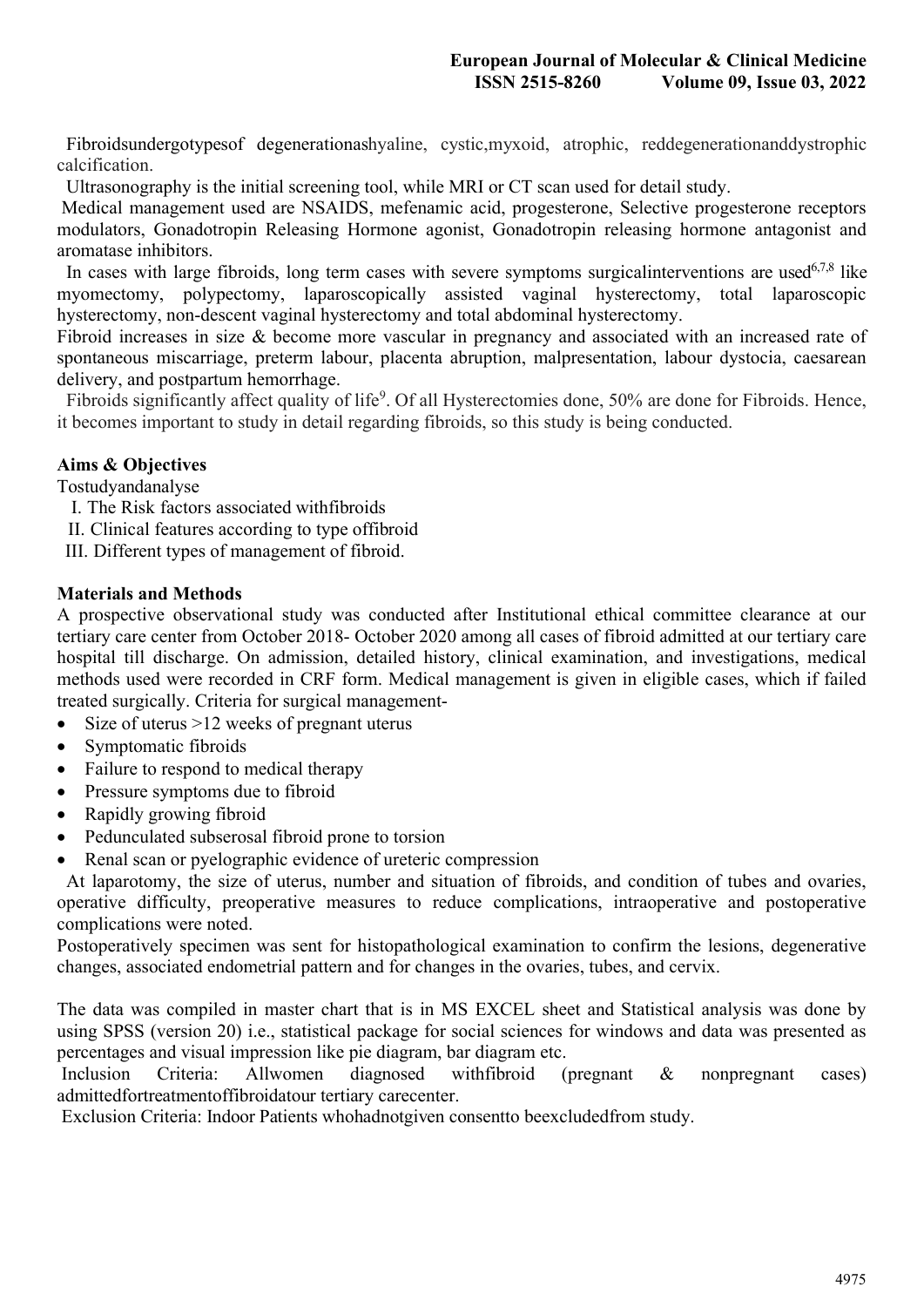| <b>AGE</b>           | <b>NO OF PATIENTS</b> | <b>PERCENTAGE</b> |
|----------------------|-----------------------|-------------------|
| $21 - 30$            | 13                    | 9.5%              |
| $31 - 40$            | 62                    | 45.5%             |
| $41 - 50$            | 53                    | 38.9%             |
| $\approx$ 51         | 8                     | 5.8%              |
| <b>PARITY</b>        |                       |                   |
| <b>NULLIPARA</b>     | 8                     | 5.8%              |
| PARA 1               | 13                    | 9.5%              |
| PARA <sub>2</sub>    | 34                    | 25 %              |
| PARA 3               | 34                    | 25 %              |
| PARA 4               | 30                    | 22.05%            |
| PARA 5 & MORE        | 10                    | $7.3\%$           |
| PREGNANCY CASES WITH | 7                     | 5.14%             |
| <b>FIBROID</b>       |                       |                   |

#### **RESULT**

Table 1. distribution of cases according to age and parity.

In this study 136 fibroid patients admitted at Department of Obstetrics and Gynecology at tertiary health care center were enrolled and yielded following results. Fibroids commonly seen in age group 30- 40 years and in multipara. Early age of menarche i.e., before 13 years & nulliparity though considered as risk factor are seen in only 42.64% and 5.8% respectively. Fibroids are found associated with 14.6% cases of hypertension, 13.84% of obesity (BMI>30kg/cm<sup>2</sup>), 7.6% of diabetes mellitus, 6.9% of hypothyroidism.64% cases in study are Hindu, 56.61% are from urban area & 44,8% cases are literate up-to secondary school. 50% cases are from upper lower socioeconomic group according to Kuppuswamy classification.

Most common type is intramural and mixed type of fibroid was seen in 60% and 9.23% cases respectively. Fibroid presented with menstrual symptoms seen in 96.15% cases, in that menorrhagia alone constitute 70% cases followed by dysmenorrhea seen in 47.69% cases. Different types show typical symptoms. Intramural fibroids commonly present with menorrhagia (73%) and dysmenorrhea (50.5%). 36% cases had uterus size of 12 to 16 weeks pregnant uterus. 14.7% cases presented with uterus more than 20 weeks pregnant uterus.

Medical management was given to 68.5% cases which includes NSAIDS, tranexamic acid, progesterone, GNRH agonist, aromatase inhibitors, SPRMS, mifepristone, but 35.2% in it failed to respond and landed in operative management. 61.7% cases underwent surgical management in that Total Abdominal Hysterectomy alone constitute 76.19% and myomectomy in 10.7% cases.

There were 7 cases of caesarean sectioned in fibroid with pregnancy. Cervical fibroid was seen in 3 cases, the sizes varied between 5cm to 11cm. the caesarean section was done for disjunction labour, oblique lie, and foetal distress in 3 separate cases. Intramural fibroid with size 8cm to 11cm was found in two cases. caesarean section was done for PPROM with uneffaced cervix in one case and transverse lie in labour in other case. In one case of subserosal fibroid caesarean section was done for Primi Breech section. The last case had section for foetal distress who had a broad ligament fibroid of 4\*4\*4cm. In all cases surgery was uneventful since all were done in emergency and had complication, anemia, severe pre-eclampsia. The fibroid was not removed during caesarean section.

Different types of degeneration were seen, in that cystic and hyaline is more common present in 46.15% and 30.73% cases. Histopathology confirms the diagnosis in all cases. And majority had proliferative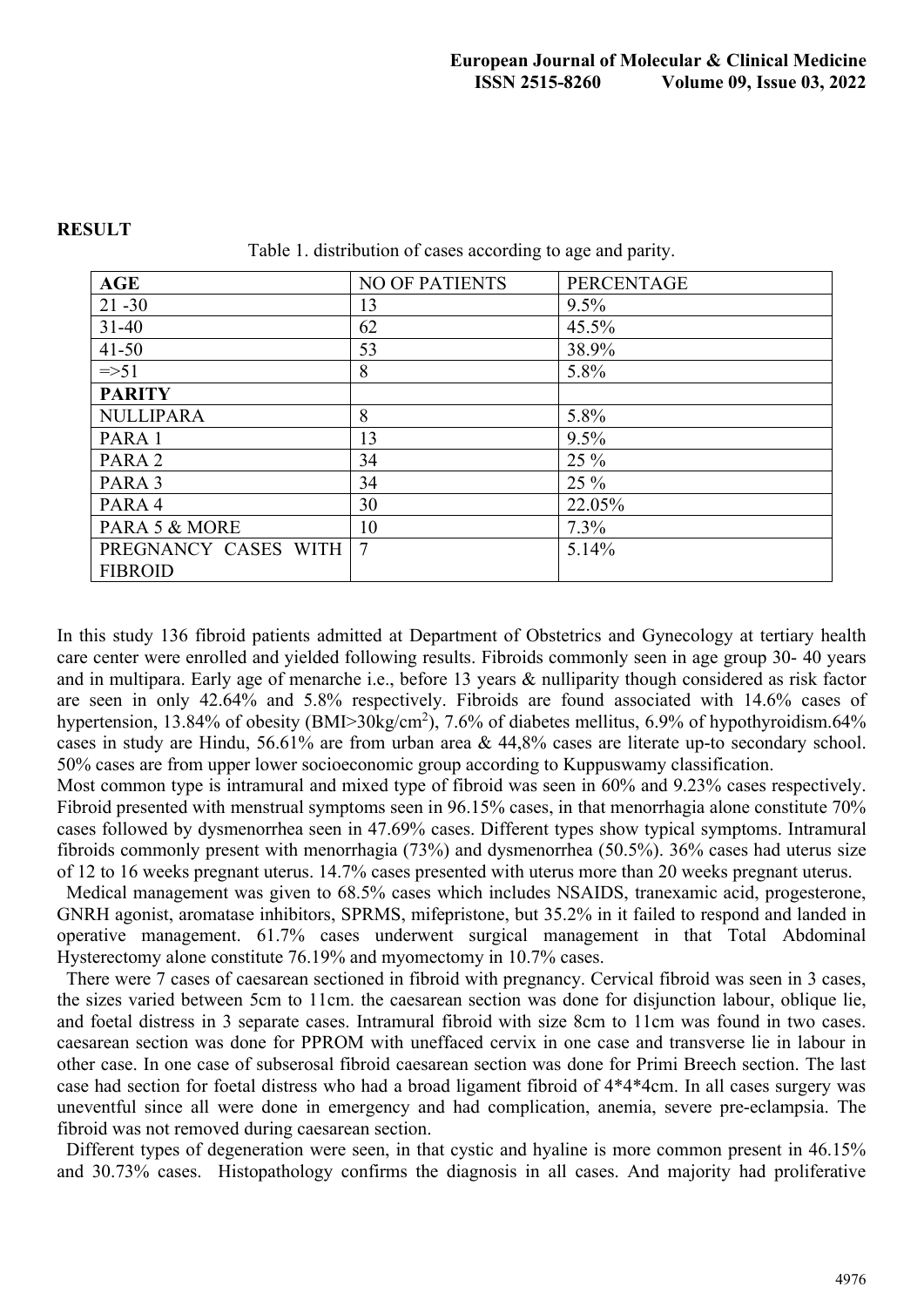endometrium (72.9%) and adenomyosis (22.9%). Chronic cervicitis is seen in 86.4% cases as an associated finding.

All 7 cases of Fibroid in pregnancy required Caesarean section due to dysfunctional labour& malpresentation. Caesarean sections were uneventful.

### **DISCUSSION**

|  |  | Tableno 2. comparison of incidence of various symptoms of fibroids in different studies |
|--|--|-----------------------------------------------------------------------------------------|
|  |  |                                                                                         |

| Symptoms                     | Muslina<br>Akhter<br>et<br>al, $2015^{10}$ | $\mathsf{R}$<br>Gowri  <br>shankar et<br>al, $2019^{11}$ | Jitendra<br>Jalandhara<br>al,  <br>et<br>$2018^{12}$ | Stephen<br>darek<br>$2013^{13}$ | Maddila<br>Yamuna Et<br>Al, $2020^{14}$ | Percentage<br>This<br>In<br>Study |
|------------------------------|--------------------------------------------|----------------------------------------------------------|------------------------------------------------------|---------------------------------|-----------------------------------------|-----------------------------------|
| Menstrual<br><b>Symptoms</b> | 74%                                        | 61%                                                      | 76%                                                  | 70.3%                           | 85%                                     | 96.15%                            |
| Urinary<br>Symptoms          | 14%                                        | 2%                                                       | 6%                                                   | 4.6%                            | $2\%$                                   | 6.1%                              |
| Pelvic<br>Mass               | 40%                                        | 20%                                                      | 9%                                                   | 18.6%                           | 13%                                     | 23.07%                            |
| Pain<br><b>Symptoms</b>      | 40%                                        | 11%                                                      | 12%                                                  | -                               | 36%                                     | 16.15%                            |
| Infertility                  | 20%                                        | -                                                        | 15%                                                  | 2.4%                            | 2%                                      | 5.3%                              |
| Prolapse                     |                                            |                                                          |                                                      |                                 |                                         | 3.07%                             |

According to present study incidence of fibroids is most common in 31- 40 years of age that is 45.5%. These results are consistent with other research's like Jitendra Jalandhara et al,2018 showing 52% cases in this age group and Maitri KM 2011 &Muslina Akhter et al,2015study showing 55% and 52% respectively in this age group. While R Gowri Shankar et al 2019 study suggest that fibroids are common in 41-50 years of age constituting 44.20% that is contradictory to our findings.

Table no 3. incidence of various menstrual symptoms of fibroids in different studies

| Menstrual              | Rajeswari L              | Kavya       | M.A.                        | Pinto       | This<br>Percentage<br><b>In</b> |
|------------------------|--------------------------|-------------|-----------------------------|-------------|---------------------------------|
| Symptoms               | Khyade 2017              | Kota et     | Adegbesan-                  | $1966^{18}$ | Study                           |
|                        | study <sup>15</sup>      | al, $20191$ | Omilabu<br>et               |             |                                 |
|                        |                          | 6           | al, 2014study <sup>17</sup> |             |                                 |
| Menorragia             | 78%                      | 84.3%       | 74.3%                       | 37.9%       | 70.54%                          |
| Metrorrhagia           | 10%                      |             |                             | 32.9%       | 4.6%                            |
| Dysmenorrhea           | 30%                      | 20%         | $\overline{\phantom{0}}$    | 4.2%        | 48.06%                          |
| <b>IrregularMenses</b> | $\overline{\phantom{a}}$ |             | 13.3%                       |             | 43.41%                          |
| Polymenorrhea          | 22%                      | 12.6%       |                             |             | 16.27%                          |
| Oligomenorrhea         | $\overline{\phantom{a}}$ |             | -                           | 0.8%        | $\overline{0}$                  |

Incidence of fibroids is highest in multiparous women than nullipara in maximum studies. Though the literature states that fibroid is a disease of nullipara due to excess estrogen, studies did not show that. Our study states that maximum cases that is 59.5% are multipara of parity 3 and more. And only 5.8% cases are nullipara.

These findings of parity are consistent with Muslina Akhter et al,  $2015^{10}$  study showing maximum cases 48% of parity 3 and more. While USHA ET AL, 1992, Maitri KM<sup>19</sup> 2011 and Bhaskar Reddy et al,1962<sup>20</sup> shows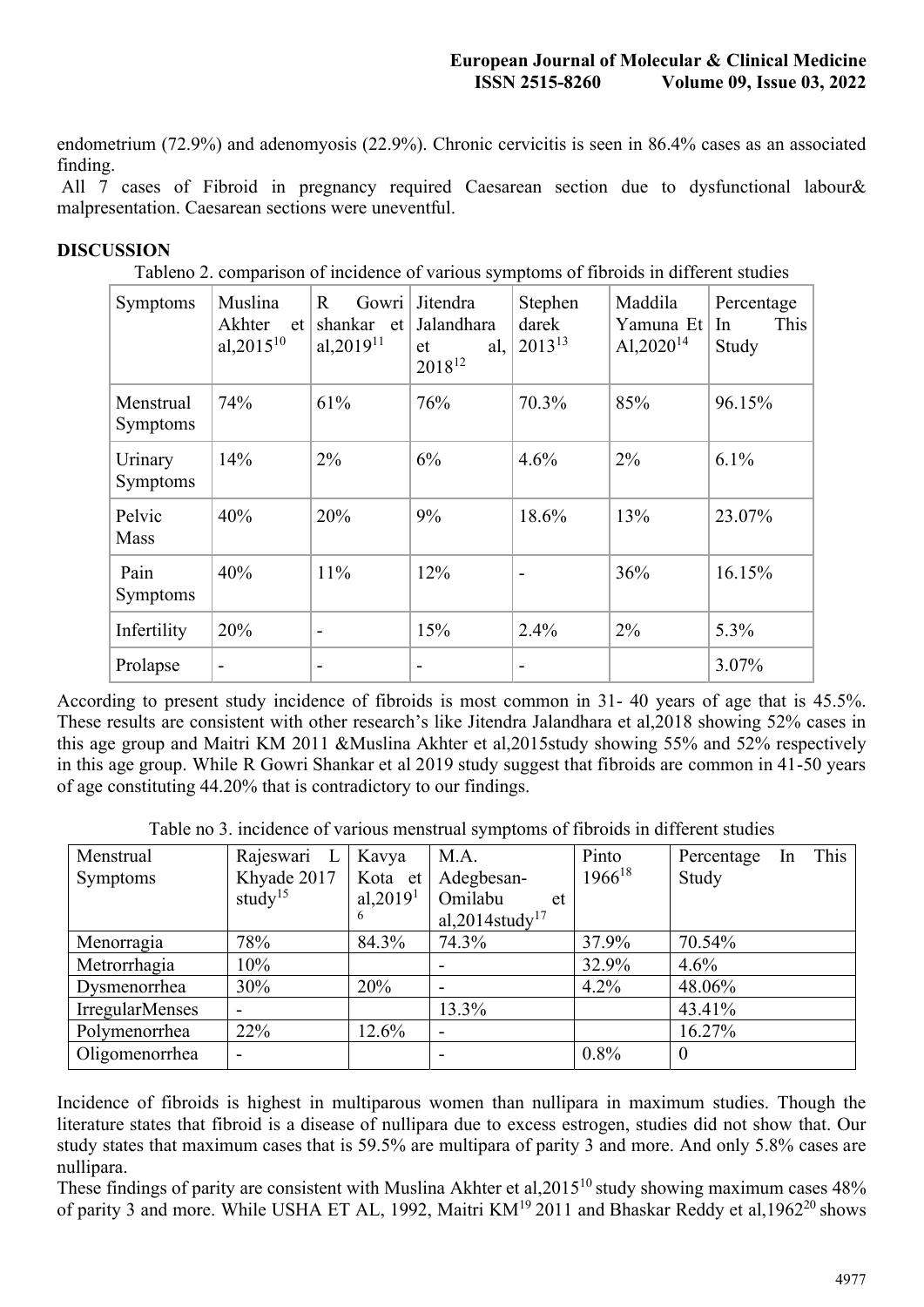maximum cases with parity 1 and 2 constitute 33.15%, 50% and 45.4% respectively. Only Bhaskar Reddy et al,1962 $^{20}$  shows maximum incidence of nullipara than other studies

Menstrual symptoms and pelvic mass were common symptoms matching other studies.

This study shows 50% cases are from Upper lower (iv) modified kuppuswamy classification. While Dr. S.A. Shinde et al, 2018 study<sup>21</sup> and Manjiri R Podder et al, 2018<sup>22</sup> shows maximum cases of lower (53%) and upper lower (32.25%) cases, respectively.

According to our study 57.35% cases had menarche after 13 years of age. Bing jie Wu et al, 2020<sup>23</sup> also shows 89% cases with menarche after 13 years of age. this is contrary to Donna D. Baird et al study,  $2015^{24}$ study showing 82% cases with menarche at or before 13 years of age. Menorrhagia and dysmenorrhea are common menstrual symptoms corresponding to other studies.

Table no 4. comparison of different types of medical treatment modalities used in different studies.

| MEDICAL MANAGEMENT     | Percentage of Participants Who | Effectiveness Shown In Different                                      |
|------------------------|--------------------------------|-----------------------------------------------------------------------|
|                        | Had Symptoms Relieved          | <b>Studies</b>                                                        |
| <b>NSAIDS</b>          | 27.7%                          | 75% (Magdalen Bofill et al, 2019)                                     |
|                        |                                | study $)^{25}$                                                        |
| <b>TRANEXAMIC ACID</b> | 28.8%                          | 30% (K P Lakhani et al, 1998) <sup>26</sup>                           |
| <b>PROGESTERON</b>     | 35.72%                         | 44.7% (Magalhães J, 2007 study)                                       |
|                        |                                |                                                                       |
| <b>LEUPROLIDE</b>      | 85.71%                         | 94% (Cirkel U et al, 1992) <sup>28</sup>                              |
| ULIPRISTAL ACETATE     | 75%                            | 48.7% (Thomas Rabe et al, 2018) <sup><math>\frac{29}{29}</math></sup> |

Response to different medical management was found similar to other studies.

| Surgery                                   | <b>KAVYA</b><br>KOTA ET<br>$AL, 2019^{16}$ | Mohanambal et<br>al, $2017^{30}$ | Muslina<br>Akhter<br>et<br>al, $2015^{10}$ | Maitri<br>$KM^{19}$<br>2011 | PERCENTAGE IN<br>THIS STUDY<br>$(N = 84)$ |
|-------------------------------------------|--------------------------------------------|----------------------------------|--------------------------------------------|-----------------------------|-------------------------------------------|
| <b>TAH</b>                                | 73%                                        | 67%                              | 72%                                        | 90%                         | 76.19%                                    |
| <b>NDVH</b>                               | 8.5%                                       |                                  | 6%                                         |                             | 7.1%                                      |
| <b>TLH</b>                                | 6.5%                                       |                                  |                                            |                             | 4.7%                                      |
| ABDO.<br><b>MYOMECTOMY</b>                | 7.5%                                       | 16.3%                            | 20%                                        | 8%                          | 8.3%                                      |
| LAP MYOMECTOMY                            |                                            |                                  |                                            |                             | 1.19%                                     |
| <b>HYSTEROSCOPIC</b><br><b>MYOMECTOMY</b> |                                            |                                  |                                            |                             | 1.19%                                     |
| <b>POLYPECTOMY</b>                        |                                            | 11.7%                            | 2%                                         |                             | 1.19%                                     |
| <b>VAGINAL</b><br><b>HYSTERECTOMY</b>     |                                            |                                  |                                            | $1\%$                       |                                           |

Table no 5. comparison of different types of surgical treatment modalities used in different studies.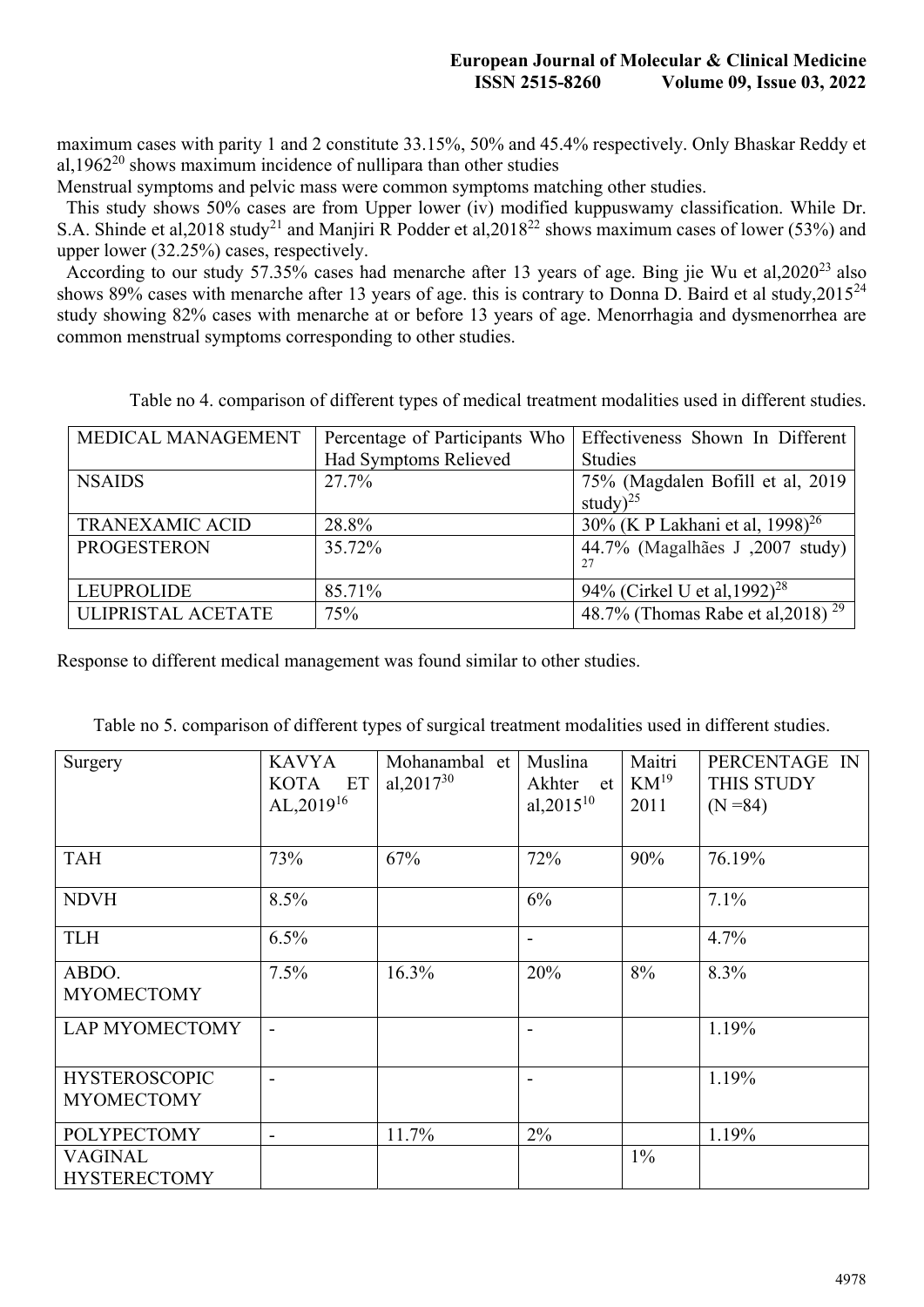Hysterectomy was the most common surgical management done in all studies.

# **CONCLUSION**

Intramural and submucous fibroids were the most common Fibroids who had menorrhagia and dysmenorrhea mainly. Obesity, diabetes mellitus and hypertension in reproductive age group are associated risk factors for development of fibroids. Presenting in 4<sup>th</sup> and 5<sup>th</sup> decades, poor, multiparous and rural females in this area had large and neglected fibroids even in today's modern era thereby compelling surgical management as the mainstay of treatment. Pre-operative adequate preparations with general build-up for anesthesia and surgery, imaging studies, ureteric stenting where-ever required, use of GNRH analogues and following the principles of Fibroid surgery, made successful surgeries

possible with no surgical morbidity and mortality. Caesarean section is common mode of delivery in fibroids in pregnancy with no complications.

# **Conflicts of interest** -none.

## **REFERENCES**

- 1. Donnez J and Jadoul P, What are the implications of myomas on infertility? A need for a debate. Human reproduction, 2002, 17:1424-1430 (pubmed)
- 2. Parker WH. Etiology, symptomatology, and diagnosis of uterine myomas. FertilSter,2007;87(4):725- 36.
- 3. Kempson RL, Hendrickson MR. Smooth muscle, endometrial stromal, and mixed Müllerian tumors, the uterus. Mod Pathol. 2000;13(3):328-342.
- 4. Ibrar F, Raiza S, Dawood NS, Jabeen A. Frequency of fibroid uterus in multipara women in a tertiary care centre in Rawalpindi, 2010
- 5. Buttram VC, Reiter RC. Uterine leiomyomata: etiology, symptomatology and management. fertile stril 1981;36;422-45.
- 6. Gloria A, Bachmann MD, Linda A, Bahouth BA, Amalraj P, Mhamunkar V, et al. Correlation of anemia and pain to fibroid location and uterine weight. J Reprod Med. 2011; 56:463-6.
- 7. Garg R. Two uncommon presentation of cervical fibroids. People's J Sci Res. 2012;5(2).
- 8. Shaheen S, Naheed T, Sadaf F, Rahim R; Menorrhagia due to fibroids and its management. JSOGP. 2013;3(4):231-5.
- 9. Rowe MK, Kanouse DE, Mittman BS, et al. Quality of life among thwomen undergoing hysterectomies. ObstetGynecol 1999; 93:915
- 10. Muslina Akhter, A Salam, Khairul Anwar, MonirulAlam, clinical profile and management option of fibroid uterus patient, ChattagramMaa-o-Shishu Hospital Medical college Journal, volume 14, issue 2, July 2015
- 11. R. Gowri Sankar1, Kulandaivel A.L.2, B. Krishnaswamy3, P. Viswanathan4, Uterine leiomyomas: a demographical and clinico-pathological exploration in a rustic setup of Tamil Nadu: a comprehensive study, August, 2019/ Vol 5/ Issue 8s
- 12. Jitendra Jalandhara\*, Kalpana Mehta, Ranjana Desai, Poonam Parakh, Goury Choudhary, Clinicopathological study of uterine leiomyomas: A multicentric study in rural population, International Journal of Medical and Health Research ISSN: 2454-9142 www.medicalsciencejournal.com Volume 4; Issue 6; June 2018; Page No. 16-18
- 13. Stephen derekquinn, uterine fibroids response to novel treatment modalities, dept of obstetrics & gynaecology stmarys hospital London, 1<sup>st</sup> November 2013
- 14. Maddila Yamuna, D. Hemalatha Devi, Clinical, Sonographical, Surgical, Histopathological study of fibroid, 12-01-2020
- 15. Rajeshwari laxmankhyade, A Study of menstrual disturbance in cases of fibroid uterus, International journal of reproduction, contraceptoion, obstetrics and gynaecology., volumn 6, no 6. 2017